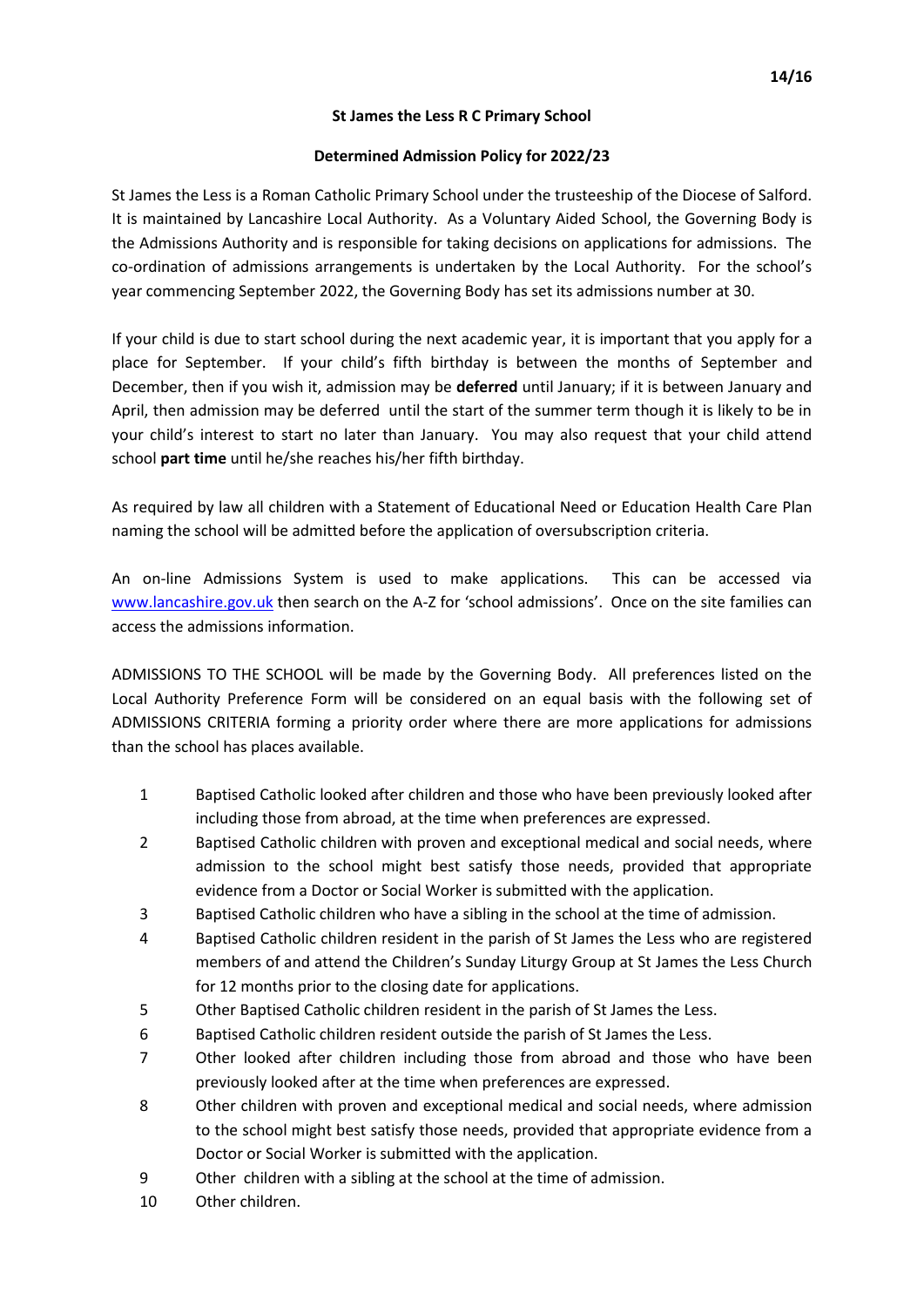**The admission of a non-catholic child in a year when there are vacancies remaining after the demand from Catholics is met DOES NOT guarantee a place for a sibling in a year where the Catholic demand is greater.**

# **TIE BREAKER CLAUSE**

If in any category there are more application than places available, priority will be given on the basis of distance from home to school. Distance will be measured in a straight line (radial) measure from the centre of the building to centre of the building using the Local Authority's computerised measuring system with those living nearer to the school having priority. In the event of distances being the same for 2 or more applicants where this distance would be last place/s to be allocated, a random lottery will be carried out in a public place. All the names will be entered into a hat and the required number of names will be drawn out.

## **NOTES**

- A All applicants will be considered at the same time and after the closing date for applications which is 15<sup>th</sup> January 2022.
- B All Catholic applicants will be required to produce baptismal certificates.
- C It is the duty of Governors to comply with regulations on class size limits at Key Stage One.
- D In the case of oversubscription the Governors will invoke the oversubscription criteria as outlined in the policy.
- E Where a child lives with parents with shared responsibility, each for part of a week, the child's home address will be that at which the child wakes up for the majority of Monday – Friday mornings. If there is any doubt about this, the address of the Child Benefit recipient will be used. Parents may be asked to show evidence of the claim that is being made for the address used. The evidence may be in the form of a recent bank/building society statement showing Child Benefit being paid into their account.
- F Sibling is defined as a brother or sister, half brother or sister, fostered and adopted brother or sister, step brother/sister or the child of the parent/carer's partner where the child for whom the school place is sought is living in the same family unit at the same address as that sibling for the majority of the school week.
- G Where there are twins, etc wanting admission and there is only a single place left within the admission number, then the governing body will exercise as much flexibility as possible within the requirements of infant class sizes. In exceptional circumstances cases we are now able to offer places for both twins and all triplets, even when this means breaching infant class size limits.
- H Priority is given to looked after children<sub>1</sub> and children who were looked after, but ceased to be so because they were adopted2 (or became subject to a residence order<sub>3</sub> or special guardianship order<sub>4</sub>). Further references to previously looked after children in the Code means children who were adopted (or subject to residence orders or special guardianship orders) immediately following having been looked after.

\_\_\_\_\_\_\_\_\_\_\_\_\_\_\_\_\_\_\_\_\_\_\_\_\_\_\_\_\_\_\_\_\_\_\_\_\_\_\_\_\_\_\_\_\_\_\_\_\_\_\_\_\_\_\_\_\_\_\_\_\_\_\_\_\_\_\_\_\_\_\_\_\_\_\_

<sup>1</sup> A 'looked after child' is a child who is (a) in the care of a local authority, or (b) being provided with accommodation by a local authority in the exercise of their social services functions (see the definition in section 22(1) of the Children Act 1989).

<sup>2</sup>Under the terms of the Adoption and Children Act 2002. See section 46 (adoption orders). <sup>3</sup>Under the terms of the Children Act 1989. See section 8 which defines a 'residence order' as an order settling the arrangements to be made as to the person with whom the child is to live.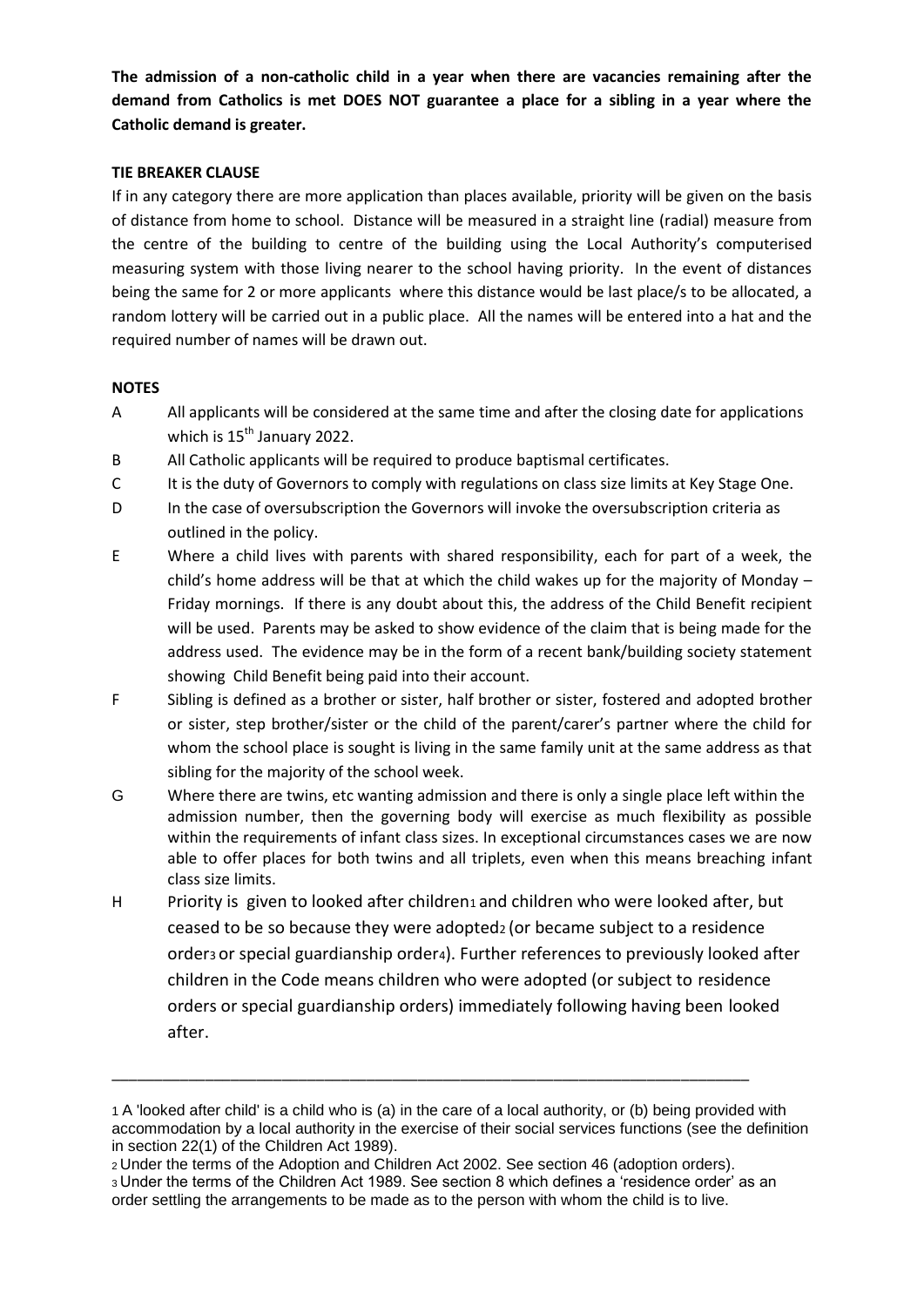- I A waiting list will be created for all years that are full. Names of children who have not been offered a place will be kept and will be ranked according to the Admission Criteria. Since the date of application cannot be a criterion for the order of names on the waiting list, late applicants for the school will be slotted into the order according to the extent to which they meet the criteria. It is therefore possible that a child who moves into the area later to have a higher priority than one who has been on the waiting list for some time. Parents will be informed of their child's position on the waiting list which will not be operated for longer than the end of the Autumn Term.
- J It sometimes happens that a child needs to change school other than at the "normal" time; such admissions are known as non-routine or in-year admissions. Parents wishing their child to attend this school should arrange to visit the school. They will be provided with an application form once they have a definite local address. If there is a place in the appropriate class, then the governors will arrange for the admission to take place. If there is no place, then the admissions committee will consider the application and information about how to appeal against the refusal will be provided. Appeals for children moving into the area will not be considered until there is evidence of a permanent address, e.g. exchange of contracts or tenancy agreement with rent book.

Please note that you cannot re-appeal for a place at a school within the same school year unless there has been relevant, significant and material change in the family circumstances.

- K If an application for admission has been turned down by the Governing Body, parents can appeal to an Independant Appeals Panel. Parents must be allowed at least twenty school days from the date of notification that their application was unsuccessful to submit that appeal. Parents must give reasons for appealing in writing and the decision of the Appeals is binding on all parties. Appeals for children moving into the area will not be considered until there is evidence of a permanent address, e.g. exchange of contracts or tenancy agreement with rent book. Please note that you cannot re-apply for a place at a school within the same school year unless there has been relevant, significant and material change in the family circumstances.
- L The Governing Body reserve the right to withdraw the offer of a school place where false evidence is received in relation to baptism, sibling connections or place of residence.

#### **LATE APPLICATIONS**

If the school is undersubscribed the inclusion of late applications may be possible. If the school is up to (or over) the published admission number the following arrangements will apply:

# **Applications received by the Local Authority after the closing date of 15 th January 2022**

The closing date for receipt of the Common Application Forms will be strictly observed. Applications received after this date will therefore only be considered after all applications received have been processed via the agreed policies.

Only in circumstances judged to be exceptional by the admissions authority may late applications be considered alongside those which were received by the closing date. These may include: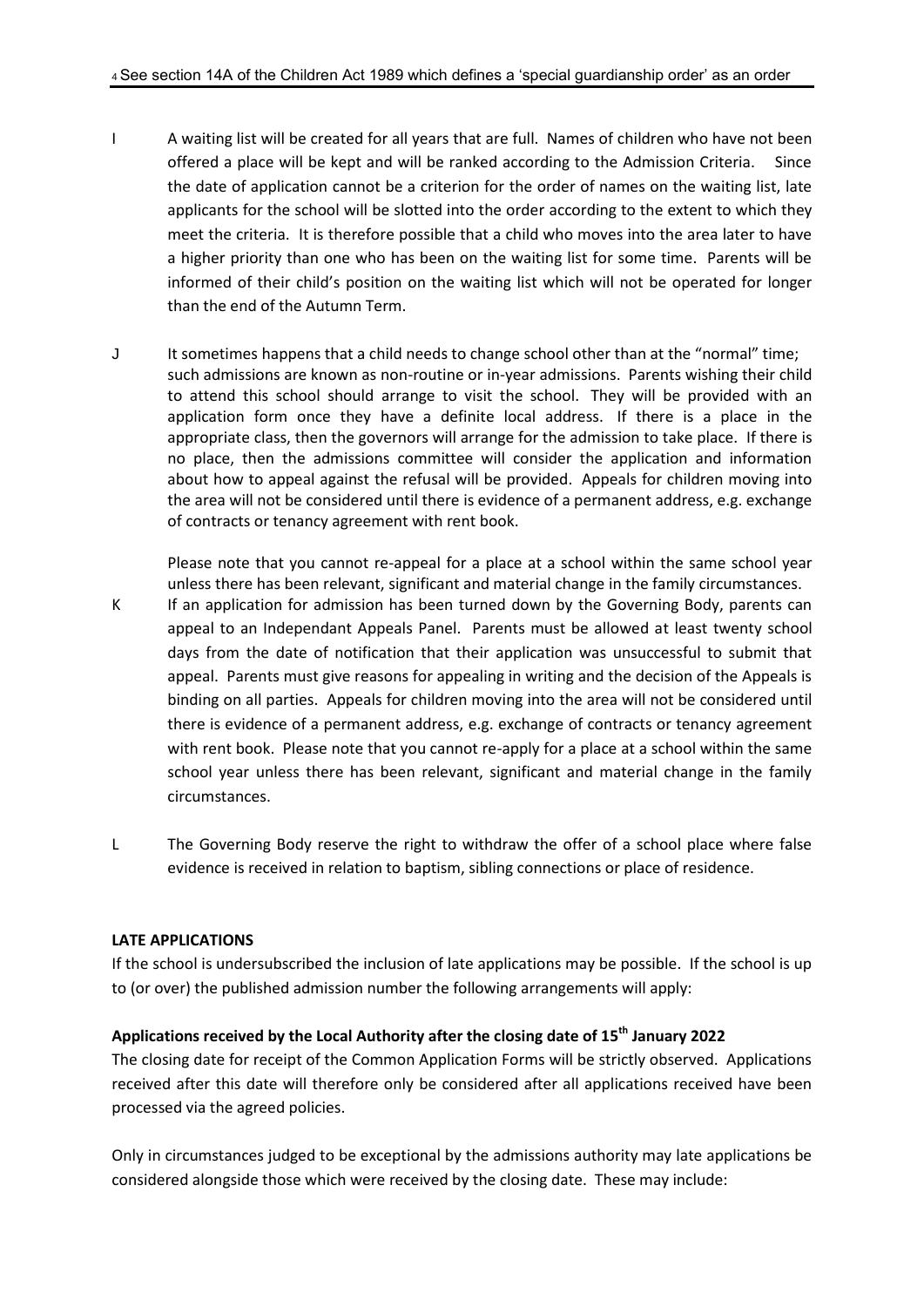- Families who move to an address within Lancashire area after the closing date for the receipt of applications.
- Parents who were abroad for the whole period between issue of primary admissions information and the closing date for applications.

*The onus will be placed upon applicants to provide the necessary evidence to support an exceptional case for late application. The admissions authority will decide about the appropriateness of each case.*

**Applications received after the offer letter date of 15 April 2022** will be considered in accordance with the co-ordinated admission arrangements for Lancashire LA. The LA will take responsibility for issuing offers to parents up to 31 August 2022.

This process will operate until the start of the autumn term 2022 after which any enquiries for places would be dealt with by the school which will liaise with the LA about the waiting list then make decisions and issue a letter accordingly.